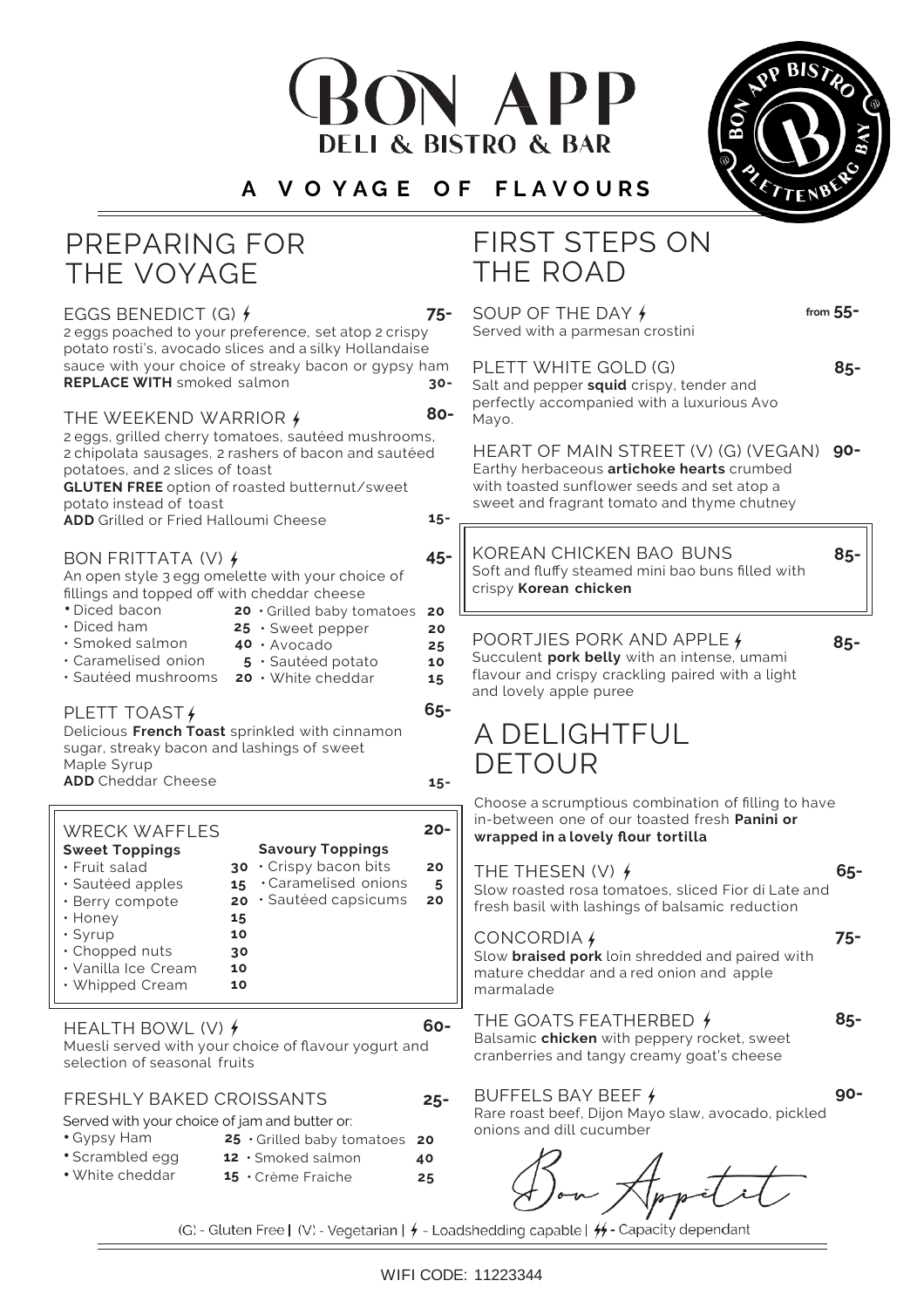# ON APP **DELI & BISTRO & BAR**

**A V O Y A G E O F F L A V O U R S**

# A BOUNTIFUL BUSH STOP WINTER

#### THE PLETT RAGE  $#$

WONDERLAND **145-**

**105-**

**85-**

A sumptuous **200g Wagyu beef patty** stuffed with mature cheddar and served on a freshly baked Keizer bun with fresh tomato, mixed lettuce, pickled dill cucumbers, caramelized onions and refreshing chimichurri sauce

**ADD** Bacon **20-**

Avocado **25-**

#### THE BON BIRD  $#$

An herb infused **200g Ostrich patty / crispy** 

**buttermilk chicken breast** set atop a freshly baked Keizer Bun, fresh tomato, mixed lettuce,

sweet and sticky red onion marmalade

| <b>ADD</b> Bacon         | $20 -$ |
|--------------------------|--------|
| Avocado                  | $25 -$ |
| Creamy Blue Cheese Sauce | $15 -$ |
| Jalapeño                 | $15 -$ |

#### BRILLIANT VEGAN BHAJI

BURGER (V) (G)

Crispy onion Bhaji's sandwiched between rounds of roasted butternut and sweet potato mixed lettuce leaves, tomato, avocado, mint and cucumber raita and mango chutney

# EXPLORE THE SIDE STREETS

# MAIN STREET (V) (G) (VEGAN)  $\oint$

**35-**

**35-**

**Thick rustic fries** seasoned and served with a drizzle of Truffle oil

BEACON WAY (V) (G)

**Potato wedges** soft and pillowy on the inside, crunchy on the outside with a fruity and nutty kick of parmesan cheese

LONGSHIPS DRIVE (V) (G) (VEGAN) Delicious **sweet potato batons** that are salty-sweet, crunchy, and Cajun spiced

GIBB STREET  $\frac{1}{2}$ **Seasonal veg medley** roasted in a balsamic, ginger, garlic and honey dressing

KEURBOOMS RIVER LEEK (V) (G) Crisp fresh **green beans** sautéed in garlic with sliced roasted **leek**

BEACON ISLE DRIVE (V) (G)  $\neq$ A classic Greek salad with a twist. Mixed lettuce leaves, sundried tomatoes, avo, red onion, mixed peppers, calamata olives and creamy Danish feta dressed in our signature dressing.

(G) - Gluten Free | (V) - Vegetarian |  $\neq$  - Loadshedding capable |  $\neq$  - Capacity dependant

#### ribbons tossed in an Asian-inspired dressing creating a true refreshing taste

A succulent **300g Karan rib-eye steak** seasoned to perfection and served with your choice of either a delicious compound butter or sauce: BITOU BLACK EYE  $#$  **195-**

• Black Pepper and Mushroom compound butter,

Fresh **butternut squash croquettes** mixed with herbs and spices, fried till golden brown and served with a rustic creamy garlic and parmesan sauce

Grilled tenderized **cutlets of chicken breast fillet**  sautéed in a roasted pepper reduction and served with a refreshing rocket, Rosa tomato, grilled baby

WOODLANDS CITRUS WOOLLYBACK (G) **185-** A quartet of orange juice, balsamic vinegar, honey, and five spice sauce brings out the best in this

INDIAN OCEAN PRAWN CURRY (G)**{** 125-Simple delicious and flavourful **prawn** curry infused with aromatic Indian spices and paired with coconut

**Oxtail**, slow simmered with tomatoes, wine and vegetables to produce a rich, fragrant stew perfect

• Jalapeño and Lime compound butter

BUTTERNUT HOLLOW (V)

scented basmati rice

CHICKEN SCALLOPINI (G)

corn, avocado and olive salad

classic French trimmed **lamb rack**

CAIRNBROGIE BULL BROTH

for the cold winter's day

- Mushroom & Gorgonzola sauce
- Jack Daniels and Green Peppercorn sauce

### SANCTUARY SALMON (G) **145-**

Pan fried salmon served with a vibrant watercress sauce, made all the more interesting with dill, lemon, crème fraiche and capers

**35- 40-** OCEAN SAFARI Spaghetti, mussels, calamari, prawns, cherry tomatoes, mixed with basil, garlic and chili

| JARY SALMON (G) 44                       |
|------------------------------------------|
| almon served with a vibrant  watercr     |
| de all the more interesting with dill, I |
| che and capers                           |





**105-**

**80-**

**150-**